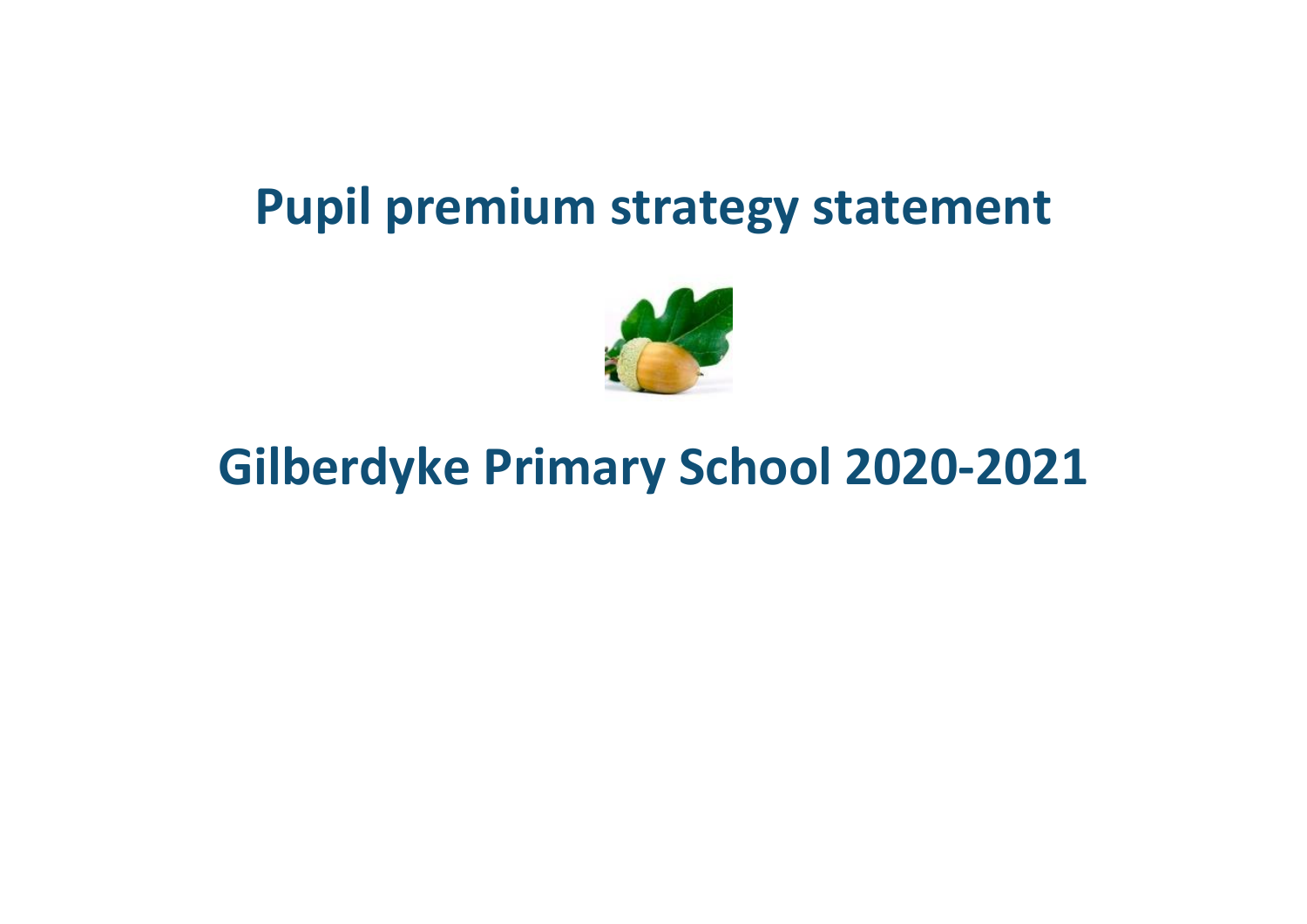### **Pupil premium strategy statement: Gilberdyke Primary School 2020-2021**



| 1. Summary information                                                                |                                                  |                                                       |                                                      |                       |                                                |     |          |
|---------------------------------------------------------------------------------------|--------------------------------------------------|-------------------------------------------------------|------------------------------------------------------|-----------------------|------------------------------------------------|-----|----------|
| <b>School</b>                                                                         | Gilberdyke Primary School                        |                                                       |                                                      |                       |                                                |     |          |
| <b>Academic Year</b>                                                                  | 2020-2021                                        | <b>Total PP budget</b>                                | £40,350<br>Date of most recent PP Review<br>Oct 2020 |                       |                                                |     |          |
| Total number of pupils                                                                | 224                                              | Number of pupils eligible for PP                      | 34                                                   |                       | Date for next internal review of this strategy |     | Feb 2021 |
| 2. Current attainment (2019) – attainment and progress data not available for 2020    |                                                  |                                                       |                                                      |                       |                                                |     |          |
| Pupils eligible for PP (your school)<br>Pupils not eligible for PP (national average) |                                                  |                                                       |                                                      |                       |                                                |     |          |
| Year <sub>6</sub>                                                                     | 65% achieving in reading, writing and maths      |                                                       |                                                      |                       |                                                |     |          |
| <b>Y6</b>                                                                             | +3.1 Progress in reading (+0.11 2018 Nat Non-PP) |                                                       |                                                      |                       |                                                |     |          |
| <b>Y6</b>                                                                             |                                                  | +5.2 Progress in writing (-0.26 2018 Nat Non-PP)      |                                                      | <b>7 pupils (86%)</b> |                                                | 64% |          |
| Y6                                                                                    |                                                  | +1.69 Progress in maths (+1.11 2018 Nat Non-PP)       |                                                      |                       |                                                |     |          |
| Year <sub>2</sub>                                                                     |                                                  | $\%$ achieving expected in reading, writing and maths |                                                      |                       | N/A<br>4 Pupils (50%)                          |     |          |
| Year 1<br>% achieving pass mark in phonic screening check                             |                                                  |                                                       |                                                      | 4 Pupils (100%)       | 81%                                            |     |          |
| <b>EYFS</b>                                                                           |                                                  | % achieving a Good Level of Development               |                                                      |                       | 4 Pupils (75%)                                 | 71% |          |

|                                                                                                                                 | 3. Barriers to future attainment (for pupils eligible for PP, including high ability)                                                                                                                                                                                                                                                                                                                                                                                                                                                                                                                                                                                                                                            |  |  |  |  |
|---------------------------------------------------------------------------------------------------------------------------------|----------------------------------------------------------------------------------------------------------------------------------------------------------------------------------------------------------------------------------------------------------------------------------------------------------------------------------------------------------------------------------------------------------------------------------------------------------------------------------------------------------------------------------------------------------------------------------------------------------------------------------------------------------------------------------------------------------------------------------|--|--|--|--|
| In-school barriers (issues to be addressed in school, such as poor oral language skills)                                        |                                                                                                                                                                                                                                                                                                                                                                                                                                                                                                                                                                                                                                                                                                                                  |  |  |  |  |
| A. Increasing numbers of pupils<br>presenting with social,<br>emotional and mental health<br>needs                              | The school has seen a significant increase in the numbers of pupils requiring support due to SEMH needs. This has further<br>increased with partial school closures and lockdown. A significant proportion of these pupils are from disadvantaged<br>backgrounds. Pupils with these needs are often members of other vulnerable groups eg. mobile, SEND or have suffered<br>ACE <sub>s</sub> .<br>The EWB and inclusion team have seen an increase in the number of disadvantaged families they are working<br>with/supporting on a regular basis and in fulfilling our responsibility to provide early help so that children are ready to<br>access the academic world, there is significantly increased demand placed on them. |  |  |  |  |
| B. Lower levels of oracy,<br>communication and language<br>impacts on pupil's achievement,<br>particularly in reading & writing | A significant proportion of pupils in receipt of PP funding have speech, language and communication skills that are below<br>age-related expectation. Pupils' wider experiences are limited which often means they have a less well-developed<br>vocabulary and repertoire of words to use in their writing. This is particularly evident in years 4 and 5. Proportions of PP<br>pupils attaining the greater depth standard in reading and writing needs to increase.                                                                                                                                                                                                                                                           |  |  |  |  |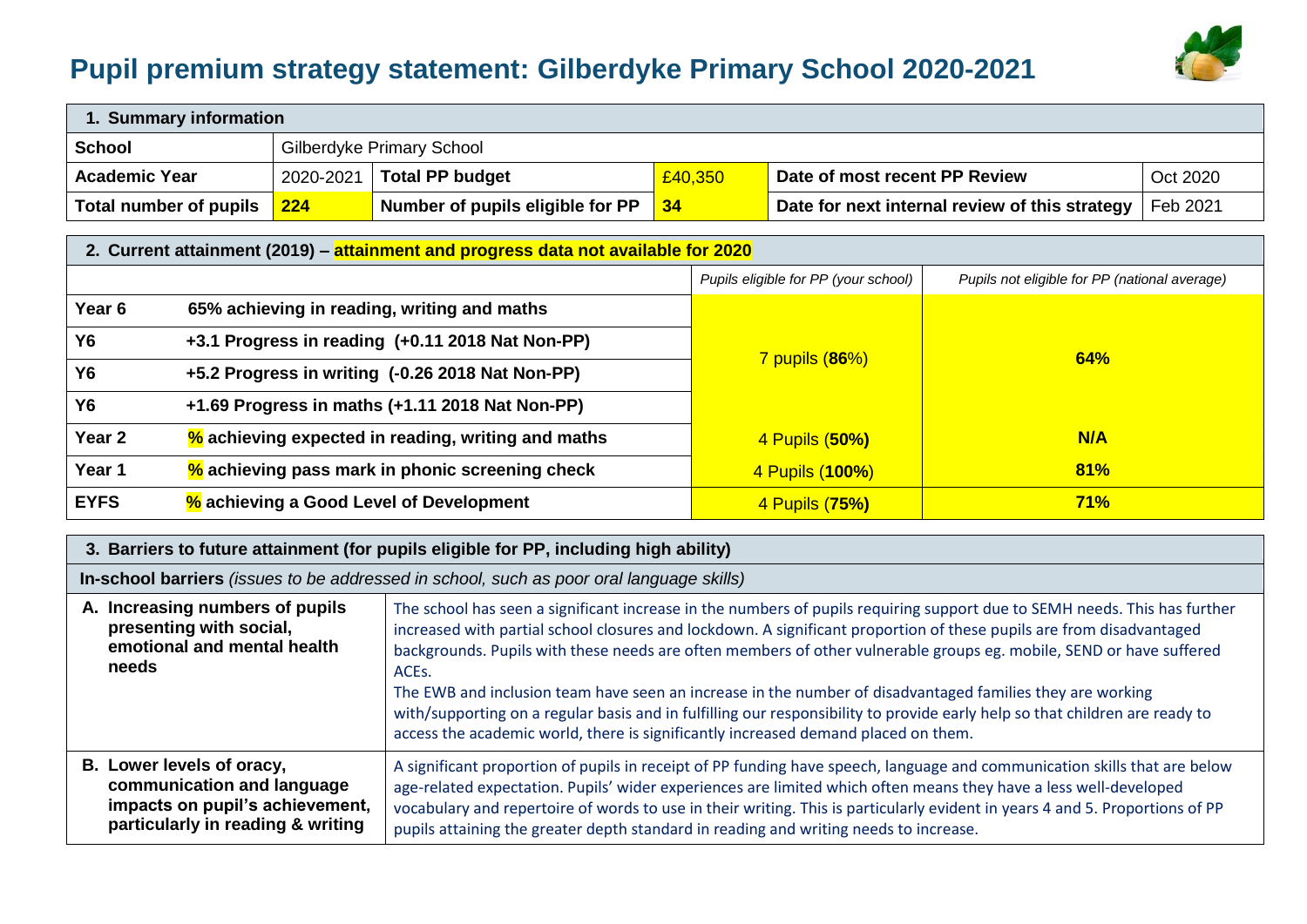|           | C. Lower levels of home reading,<br>practise/support/resources to<br>develop this fundamental skill<br>which can be a barrier to<br>accessing the curriculum in its<br>entirety                     | Close to 50% of all pupils in receipt of PP in years F2-Y5 are not supported at home with reading or home learning<br>opportunities which slows their progress in reading over future years. Families have limited resources at home eg. books<br>and wider opportunities like accessing the local mobile library service are not exploited.<br>87% had only sporadic or very little engagement with home learning during the partial school closure from March to July.<br>4/10 eligible to return to school in May attended |                                                                                                                                                                                         |  |  |  |
|-----------|-----------------------------------------------------------------------------------------------------------------------------------------------------------------------------------------------------|-------------------------------------------------------------------------------------------------------------------------------------------------------------------------------------------------------------------------------------------------------------------------------------------------------------------------------------------------------------------------------------------------------------------------------------------------------------------------------------------------------------------------------|-----------------------------------------------------------------------------------------------------------------------------------------------------------------------------------------|--|--|--|
|           | D. PP pupils typically enter EYFS<br>below age-related expectations                                                                                                                                 | PP pupils typically enter the foundation stage with less well-developed language and vocabulary as well as moving and<br>handling skills which specifically impacts on their attainment in reading and writing at the end of EYFS and KS1.                                                                                                                                                                                                                                                                                    |                                                                                                                                                                                         |  |  |  |
|           |                                                                                                                                                                                                     | <b>External barriers</b> (issues which also require action outside school, such as low attendance rates)                                                                                                                                                                                                                                                                                                                                                                                                                      |                                                                                                                                                                                         |  |  |  |
|           | E. Higher absence rates and<br><b>lateness</b>                                                                                                                                                      | PP pupils at the school regularly have higher absence rates, including persistent absenteeism.                                                                                                                                                                                                                                                                                                                                                                                                                                |                                                                                                                                                                                         |  |  |  |
|           | d. Desired outcomes                                                                                                                                                                                 |                                                                                                                                                                                                                                                                                                                                                                                                                                                                                                                               |                                                                                                                                                                                         |  |  |  |
|           | Desired outcomes and how they will be measured                                                                                                                                                      |                                                                                                                                                                                                                                                                                                                                                                                                                                                                                                                               | <b>Success criteria</b>                                                                                                                                                                 |  |  |  |
| Α.        | Pupils in receipt of PP with SEMH needs/who are in other vulnerable groups, make progress in line with<br>non-PP pupils (all year groups)                                                           |                                                                                                                                                                                                                                                                                                                                                                                                                                                                                                                               | Progress for PP pupils is in line or better than that of non-pp pupils                                                                                                                  |  |  |  |
| <b>B.</b> | Pupils in receipt of PP attain in line with national non-PP in all core subjects by the end of KS2 and a<br>greater proportion attain greater depth standard (making better than expected progress) |                                                                                                                                                                                                                                                                                                                                                                                                                                                                                                                               | Attainment of PP pupils is in line with non-PP<br>Progress for a proportion of PP pupils is better than expected<br>A greater proportion of PP pupils in Y2 and Y6 attain greater depth |  |  |  |
| C.        | PP pupil's achievement improves in reading through targeted support at school and home                                                                                                              |                                                                                                                                                                                                                                                                                                                                                                                                                                                                                                                               | PP pupil's attainment improves<br>PP pupils make progress in line with non-pp in reading                                                                                                |  |  |  |
| D.        |                                                                                                                                                                                                     | Pupils in receipt of PP in EYFS make expected or better progress in line with non-pp pupils                                                                                                                                                                                                                                                                                                                                                                                                                                   | Progress for PP pupils is in line or better than that of non-PP pupils                                                                                                                  |  |  |  |
| E.        |                                                                                                                                                                                                     | Pupils in receipt of PP attend in line with all pupils nationally and non-PP at the school                                                                                                                                                                                                                                                                                                                                                                                                                                    | PP attendance will be in line with or better than non-PP<br>NO PP children will be persistent absence                                                                                   |  |  |  |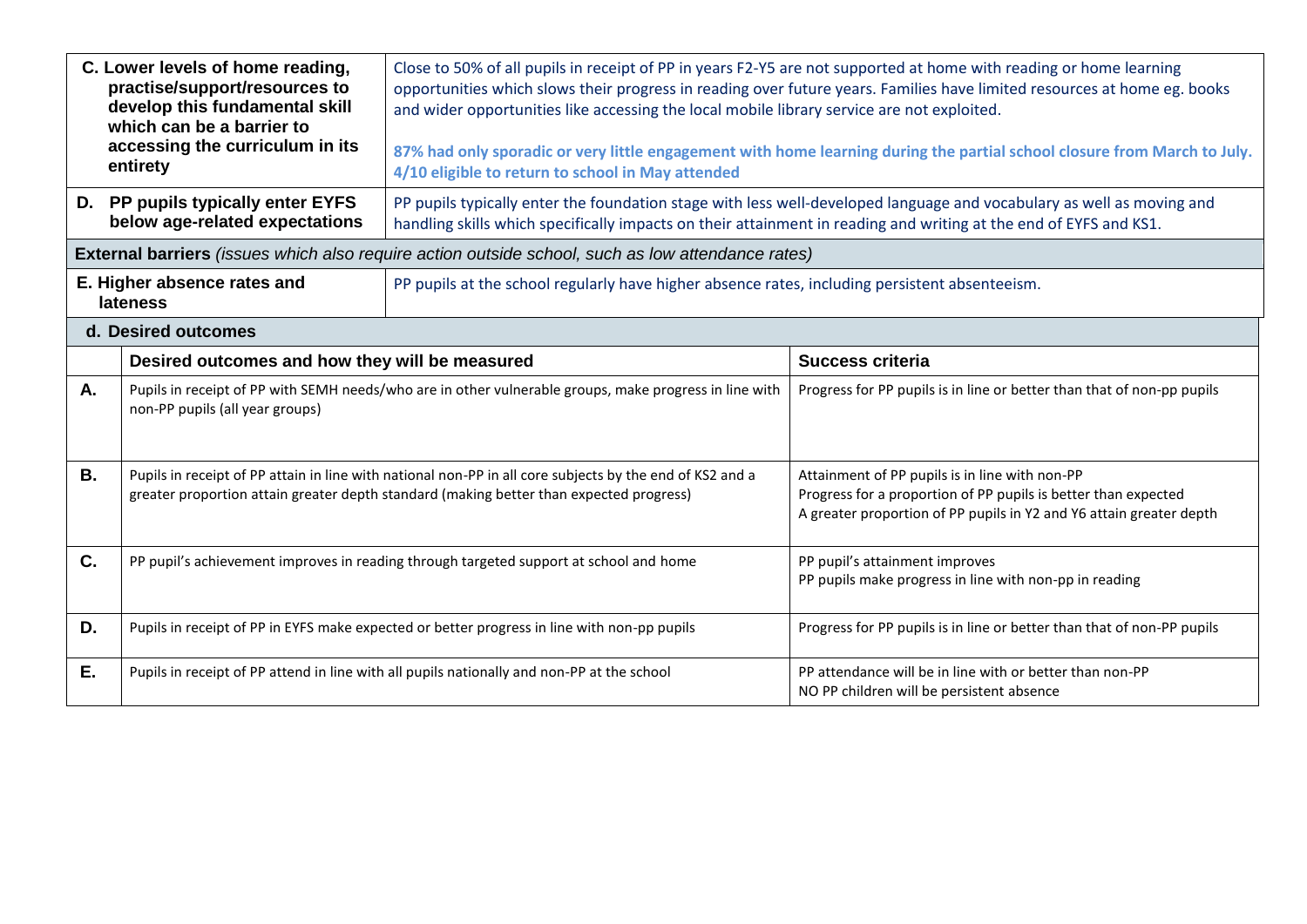#### **e. Planned expenditure**

**Academic year September 2020 to July 2021**

The three headings below enable schools to demonstrate how they are using the pupil premium to improve classroom pedagogy, provide targeted support and support whole school strategies.

| <b>Desired outcome</b>                                                                                                                                                                                                                                                                                      | <b>Chosen action / approach</b>                                                                                                                                                                                                                                                                                                                                                                                                                                                                                                                                | What is the evidence and<br>rationale for this choice?                                                                                                                                                                                                                                                                                                              | How will you ensure it is<br>implemented well?                                                                                                                                                                                                                                                                                                                                                   | <b>Staff lead</b>             | When will you<br>review<br>implementation?                                                                                                              |
|-------------------------------------------------------------------------------------------------------------------------------------------------------------------------------------------------------------------------------------------------------------------------------------------------------------|----------------------------------------------------------------------------------------------------------------------------------------------------------------------------------------------------------------------------------------------------------------------------------------------------------------------------------------------------------------------------------------------------------------------------------------------------------------------------------------------------------------------------------------------------------------|---------------------------------------------------------------------------------------------------------------------------------------------------------------------------------------------------------------------------------------------------------------------------------------------------------------------------------------------------------------------|--------------------------------------------------------------------------------------------------------------------------------------------------------------------------------------------------------------------------------------------------------------------------------------------------------------------------------------------------------------------------------------------------|-------------------------------|---------------------------------------------------------------------------------------------------------------------------------------------------------|
| A. Pupils in receipt of PP<br>with SEMH needs/who are<br>in other vulnerable groups<br>make progress in line with<br>non-PP pupils (all year<br>groups)                                                                                                                                                     | Inclusion: Continue to broaden and<br>develop the role of the Inclusion team<br>(DHT/SENCO and newly appointed<br>pastoral/EWB worker) - Thrive<br>training/specific<br>strategies/bereavement and loss<br>training opportunities for newly<br>appointed EWB lead<br><b>EWB costs £18,000</b><br>CPD: Train staff at all levels so that<br>they are knowledgeable about how to<br>identify potential mental health issues<br>as they emerge and embed 'healthy<br>minds' as an integral element of the<br>school's curriculum<br><b>Staff inset costs £500</b> | Social and emotional security is a<br>pre-requisite for pupils in<br>attaining their true potential.<br>Increasing proportions of pupils<br>are arriving at school without<br>adequate learning behaviours as<br>a result of social and emotional<br>factors<br>Referrals to EHASH and the<br>Children's Centre have increased<br>significantly in the last 2 years | Regular monitoring of specific<br>programmes/interventions and<br>evaluation of impact<br>Pupil progress meetings (data<br>tracking to ensure 'on-trackness'<br>PP progress is a focus for work<br>scrutiny, lesson observations and<br>pupil interviews                                                                                                                                         | JB/NJ/MS/<br>MP               | Interim check: February<br>2021<br>September 2021                                                                                                       |
| D. Pupils in receipt of PP in<br><b>EYFS make expected or</b><br>better progress<br><b>B. Pupils in receipt of PP</b><br>attain in line with national<br>non-PP in all core subjects<br>by the end of KS2 and a<br>proportion attain greater<br>depth standard (making<br>better than expected<br>progress) | Wider Curriculum: With all staff:<br>further revise the curriculum to ensure<br>clear rationale linked to whole-school<br>progression and assessment of<br>knowledge acquisition across all<br>subjects<br>Pedagogy: Revise, research and embed<br>effective pedagogical approaches to<br>classroom practice to include:<br>conceptual links, neurological<br>knowledge, authentic purpose and<br>wider experiences<br><b>Books to support research £150</b>                                                                                                   | School Improvement and<br>curriculum development has<br>focussed on R, W and Maths in<br>the last 2 years<br>Whilst opportunities for parents<br>to engage in school life have<br>increased significantly, these<br>opportunities now need to be<br>exploited more regularly and<br>specifically focussed on<br>supporting learning at home                         | Regular monitoring and evaluation<br>with whole staff team (as part of<br>CPD for teachers, subject leaders<br>and SLT)<br>Work scrutiny to ensure clear<br>sequential structure and<br>progression across whole school<br>and appropriate challenge<br>Through speaking to parents at<br>open evenings and by analysing<br>the Parentview questionnaire,<br>ensure that families feel that they | SLT and<br>subject<br>leaders | Costs: SLT and<br>subject leader<br>release time to<br>structure curriculum<br>and plan for<br>progression<br>Implementation will<br>be reviewed termly |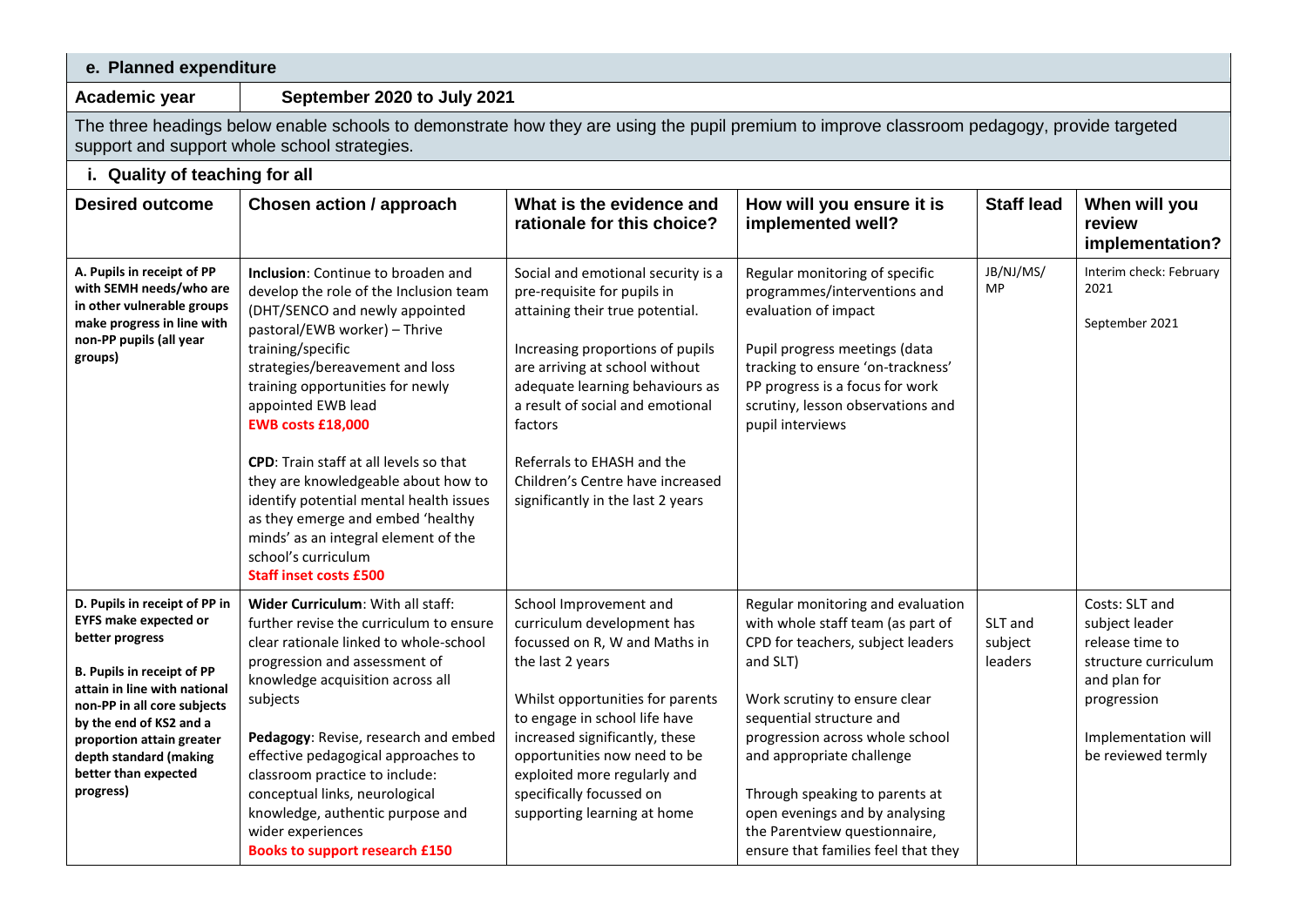|                                                                                                    | Maths: Adopt new maths approach<br>and invest in CPD to support pedagogy<br>and implementation<br><b>Effective Maths £6000</b><br>HCAT SI team support: Continue to<br>invest in CPD and engage HCAT school<br>improvement team around teaching<br>for Greater Depth standard in R, W, M |                                                                                                                                       | know what their child will be<br>learning, how well their child is<br>doing and how to support him/her<br>In conjunction with maths expert<br>(writer of Effective Maths): lesson<br>visits, coaching, modelling, CPD<br>which will indicate a significant rise<br>in staff confidence when teaching<br>maths |           | Effectiveness of<br>maths provision:<br>termly |
|----------------------------------------------------------------------------------------------------|------------------------------------------------------------------------------------------------------------------------------------------------------------------------------------------------------------------------------------------------------------------------------------------|---------------------------------------------------------------------------------------------------------------------------------------|---------------------------------------------------------------------------------------------------------------------------------------------------------------------------------------------------------------------------------------------------------------------------------------------------------------|-----------|------------------------------------------------|
| C. PP pupil's achievement<br>improves in reading<br>through targeted support<br>at school and home | SEN and PP passports will prioritise<br>reading to acknowledge that this is the<br>gateway to accessing a complete and<br>rounded curriculum and success in<br>later life SEN release time £3000                                                                                         | Without the ability to read,<br>pupil's chances of success in life<br>may be limited.                                                 | SEND deep dive with Lesley Stocks<br>(HCAT school Improvement team)<br>will evidence where provision is<br>working well and where further<br>improvements can be made                                                                                                                                         | NJ        | Reviewed in February<br><b>July 2021</b>       |
|                                                                                                    | Reading at home: Develop whole<br>school opportunities and systems to<br>motivate, support and develop reading<br>and wider learning opportunities at<br>home.                                                                                                                           | Pupils are motivated by<br>incentives to read at home                                                                                 | Children will be proud of their<br>reading achievements and<br>motivated to read at home and<br>share success at school                                                                                                                                                                                       | JC/LE     |                                                |
|                                                                                                    | Support for families in these areas will<br>broaden through parent workshops,<br>exploiting the weekly stay and read<br>sessions, 1:1 check-ins (about reading)<br>with target families on a weekly basis                                                                                | Parents have previously<br>benefitted from watching<br>teachers/trained ASAs deliver<br>phonic sessions to groups of<br>pupils        | Leaders for English and phonics<br>will attend - parents will be<br>supporting at home                                                                                                                                                                                                                        | NJ<br>LE. |                                                |
|                                                                                                    | Reading provision: Further develop the<br>reading scheme provision beyond that<br>already in place to ensure that it is<br>accessible, varied and appropriately<br>targeted for pupils who may not have<br>provision at home                                                             | EYFS/KS1 stay and read sessions<br>are well attended so audience is<br>accessible                                                     |                                                                                                                                                                                                                                                                                                               | JC/LE     |                                                |
|                                                                                                    | Reading book package incl. e-books<br>£2000                                                                                                                                                                                                                                              |                                                                                                                                       | Parents will be able to talk about                                                                                                                                                                                                                                                                            |           |                                                |
|                                                                                                    | S & L: Support for speech and language<br>in addition to that provided by NHS:<br><b>Bridge speech and Language - £3000</b>                                                                                                                                                              | Progress of pupils who work with<br>Bridge S&L therapist is good and<br>half termly meetings with parents<br>are held to upskill them | how they support their child's<br>speech and language needs at<br>home                                                                                                                                                                                                                                        |           |                                                |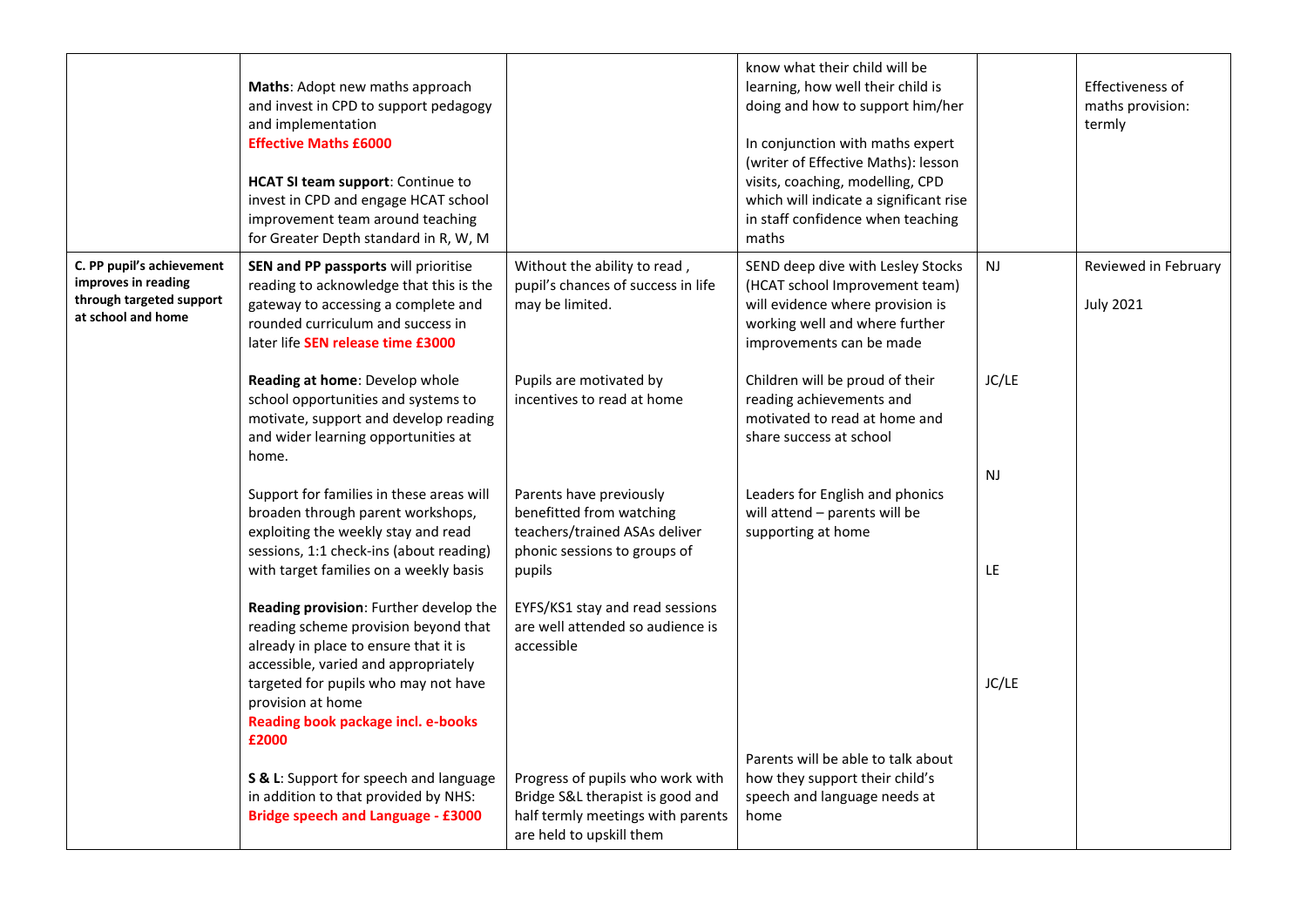|                                                                                                                                                                                                                                                                                               | ii. Targeted support                                                                                                                                                                                                                                                                                                                                                                                                                                                                                                                                                                       |                                                                                                                                                                                                                                                                                                                                                                                                                                          |                                                                                                                                                                                                                                                                                                                                                                                                                                                                               |                         |                                                                                                                                                                                                                                                                                                                                 |  |  |
|-----------------------------------------------------------------------------------------------------------------------------------------------------------------------------------------------------------------------------------------------------------------------------------------------|--------------------------------------------------------------------------------------------------------------------------------------------------------------------------------------------------------------------------------------------------------------------------------------------------------------------------------------------------------------------------------------------------------------------------------------------------------------------------------------------------------------------------------------------------------------------------------------------|------------------------------------------------------------------------------------------------------------------------------------------------------------------------------------------------------------------------------------------------------------------------------------------------------------------------------------------------------------------------------------------------------------------------------------------|-------------------------------------------------------------------------------------------------------------------------------------------------------------------------------------------------------------------------------------------------------------------------------------------------------------------------------------------------------------------------------------------------------------------------------------------------------------------------------|-------------------------|---------------------------------------------------------------------------------------------------------------------------------------------------------------------------------------------------------------------------------------------------------------------------------------------------------------------------------|--|--|
| <b>Desired outcome</b>                                                                                                                                                                                                                                                                        | <b>Chosen action/approach</b>                                                                                                                                                                                                                                                                                                                                                                                                                                                                                                                                                              | What is the evidence and<br>rationale for this choice?                                                                                                                                                                                                                                                                                                                                                                                   | How will you ensure it is<br>implemented well?                                                                                                                                                                                                                                                                                                                                                                                                                                | <b>Staff lead</b>       | When will you<br>review<br>implementation?                                                                                                                                                                                                                                                                                      |  |  |
| A. Pupils in receipt of<br><b>PP with SEMH</b><br>needs/who are in other<br>vulnerable groups make<br>progress in line with<br>non-PP pupils (all year<br>groups)<br>C. PP pupil's<br>achievement improves<br>in reading through<br>targeted support at<br>school and home                    | Thrive Approach embedded $-1:1$<br>assessments and implementation of<br>specific recommendations/strategies<br>to support -to be successfully handed<br>over to newly appointed<br>pastoral/well-being lead<br>Embed PP (and SEN) passports to;<br>*raise the profile of provision for<br>pupils, particularly in reading<br>*ensure effective communication with<br>all parties<br>*implement timely use of strategies to<br>support individuals/groups/classes<br>*regular and effective evaluation of<br>impact<br>Role of new pastoral lead to include:<br>social skills groups. self- | Children with barriers to learning<br>require specific and timely<br>interventions in order to make<br>progress equivalent to their<br>peers.<br>Significant proportions of pupils<br>in receipt of PP have encountered<br>Adverse Childhood Experiences<br>(ACEs) 16/33<br>A large proportion of pupils in<br>receipt of PP (39%) receive<br>regular, planned intervention to<br>support their social and<br>emotional needs            | Pupil progress meetings/SEN<br>reviews with SENCO/DHT<br>(assessment lead)<br>Continuous monitoring of the<br>support/interventions and the<br>impact on individual pupils<br>communicated through staff<br>meetings<br>SLT will monitor the<br>implementation and effectiveness<br>of the PP passport across all year<br>groups through planning meetings<br>and monitoring<br>Inclusion team will be accountable<br>for addressing/supporting staff<br>needs as appropriate | NJ/MS/JB/<br><b>MP</b>  | February 2021: mid-<br>vear assessment on-<br>trackness pupil<br>progress meetings<br>June 2021: end of<br>vear assessment<br>pupil progress<br>meetings<br>COST: £200 resources<br>to support provision<br>at lunch/break times<br>£150<br>books/resources to<br>support pastoral lead<br>with interventions<br>and strategies |  |  |
| D. Pupils in receipt of<br>PP in EYFS make<br>expected or better<br>progress<br><b>B. Pupils in receipt of PP</b><br>attain in line with<br>national non-PP in all<br>core subjects at the end<br>of KS2 and a proportion<br>attain greater depth,<br>making better than<br>expected progress | *ASAs for EYFS, Y1 and KS2<br>ASAs 0.5 £27,000<br>*Further staff CPD around<br>identification of additional needs and<br>barriers to attaining ARE by<br>professionals, SEN consultant, ed psych<br>as well as training in specific<br>approaches/strategies to address<br>gaps/barriers - to include Dyslexic<br>tendencies and Precision Teaching<br><b>CPD Applied psychologies: £750</b><br>*Invest in internal training for reading<br>volunteers - phonics and decoding                                                                                                              | Accurate identification of<br>needs/specific barriers to<br>learning are the difference<br>between making expected<br>progress and not.<br>A significant proportion of PP<br>pupils currently in KS2 are not<br>working at ARE<br>Children whose early childhood<br>experiences have not been broad<br>and varied need wider<br>experiences to influence<br>language/vocabulary and give<br>real life context and meaning to<br>learning | Work scrutiny (writing) for PP<br>pupils<br>Monitoring focus for SLT: provision<br>for PP pupils and lower ability<br>SLT: Scrutiny of provision planning<br>for PP pupils                                                                                                                                                                                                                                                                                                    | MS SLT/NJ<br><b>SLT</b> | September 2021                                                                                                                                                                                                                                                                                                                  |  |  |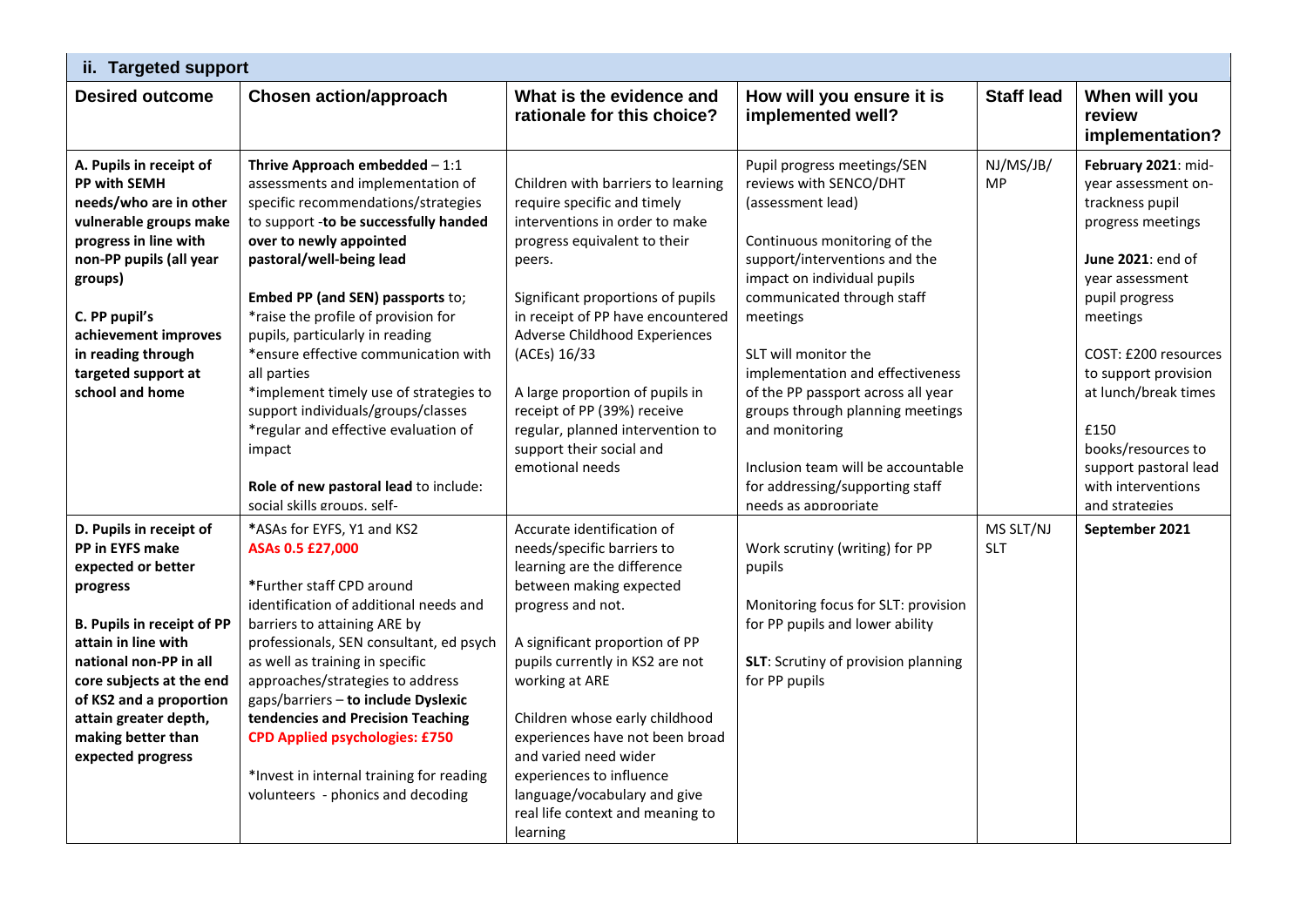| iii. Other approaches                                                                                                                                                                                                                                                                          |                                                                                                                                                                                                                                                                                                        |                                                                                                                                                                                                                                                                                                                                     |                                                                                                                                                                                                                                                                       |                                        |                                                      |
|------------------------------------------------------------------------------------------------------------------------------------------------------------------------------------------------------------------------------------------------------------------------------------------------|--------------------------------------------------------------------------------------------------------------------------------------------------------------------------------------------------------------------------------------------------------------------------------------------------------|-------------------------------------------------------------------------------------------------------------------------------------------------------------------------------------------------------------------------------------------------------------------------------------------------------------------------------------|-----------------------------------------------------------------------------------------------------------------------------------------------------------------------------------------------------------------------------------------------------------------------|----------------------------------------|------------------------------------------------------|
| <b>Desired outcome</b>                                                                                                                                                                                                                                                                         | Chosen action/approach                                                                                                                                                                                                                                                                                 | What is the evidence and<br>rationale for this choice?                                                                                                                                                                                                                                                                              | How will you ensure it is<br>implemented well?                                                                                                                                                                                                                        | <b>Staff lead</b>                      | When will you<br>review<br>implementation?           |
| D. Pupils in receipt of PP in<br><b>EYFS make expected or</b><br>better progress<br><b>B. Pupils in receipt of PP</b><br>attain in line with national<br>non-PP in all core subjects<br>at the end of KS2 and a<br>proportion attain greater<br>depth, making better than<br>expected progress | Visits, trips, experiences and visitors<br>will be subsidised for PP pupils where<br>required by families (following<br>discussions with MS)<br>£1000 budget to support<br>Music tuition for PP pupils will be<br>subsidised/funded to allow pupils to<br>access this wider opportunity<br>£500 budget | A significant proportion of pupils<br>in receipt of PP have limited<br>vocabulary and life experiences<br>By providing them with a range of<br>rich, high quality curricular<br>experiences over the year,<br>including extra-curricular<br>opportunities, their vocabulary<br>can be broadened based on first-<br>hand experiences | Work scrutiny of reading and<br>writing books for PP children to<br>ensure that vocabulary is being<br>implemented<br>Monitoring through lesson<br>observations which track PP pupils<br>and the language/vocab they are<br>being exposed to/expected to<br>implement | Inclusion<br>team<br>(JB/MS/MP/<br>NS) | September 2021                                       |
| E. Pupils in receipt of PP<br>attend in line with all<br>pupils nationally                                                                                                                                                                                                                     | Breakfast club subsidised or free places<br>£2000 budget                                                                                                                                                                                                                                               | Targeting vulnerable families to<br>improve attendance and address<br>social and emotional needs by<br>providing a family feel plus<br>nutritious breakfast will enable<br>children to have the right start to<br>their day                                                                                                         | PP attendance will rise in line with<br>the school percentage                                                                                                                                                                                                         | JB/MP/EJ                               | September 2021<br><b>Reviewed every half</b><br>term |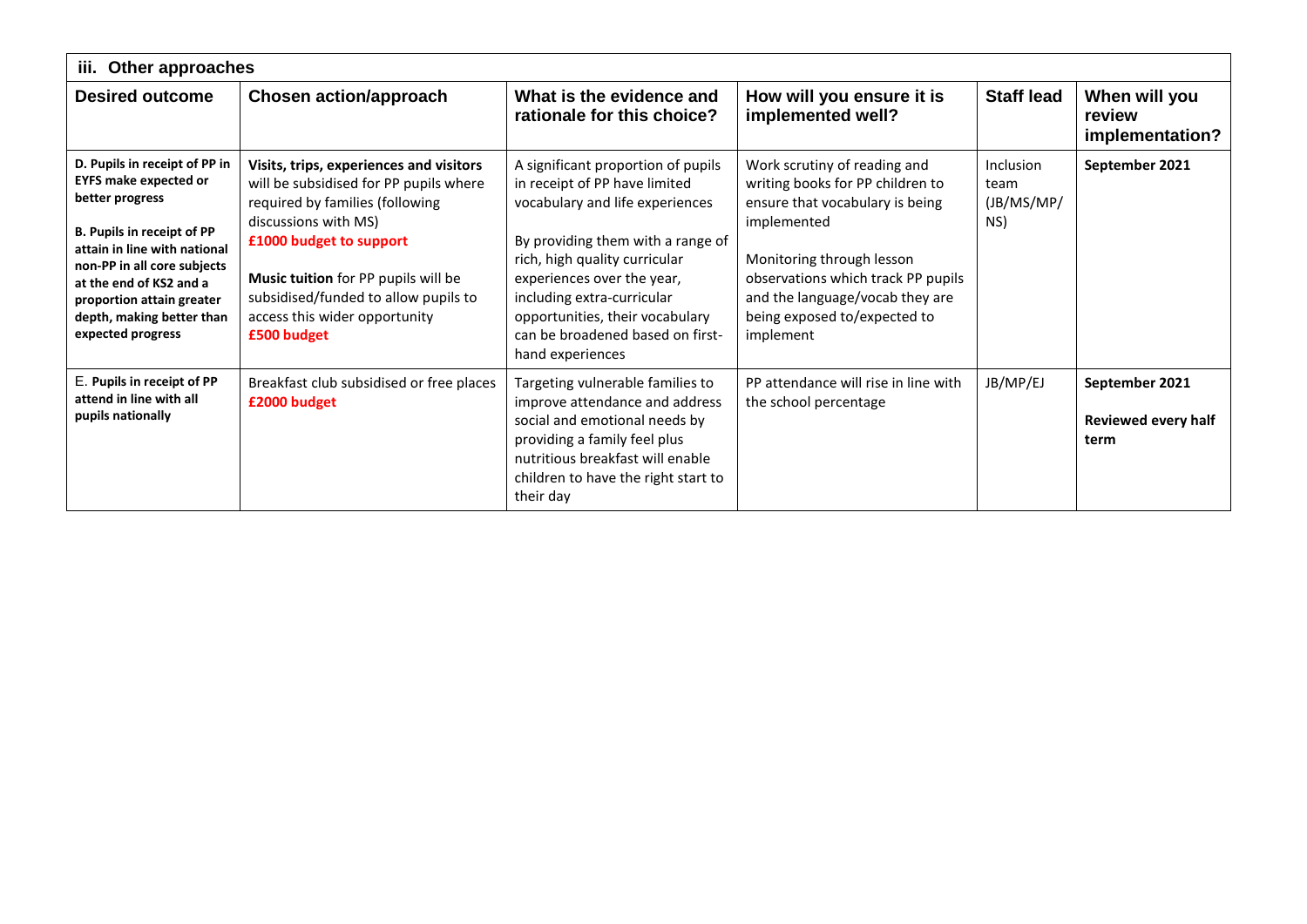| f. Review of expenditure      |                                |
|-------------------------------|--------------------------------|
| <b>Previous Academic Year</b> | 2019-2020 - all outcomes measu |

**Previous Academic Year 2019-2020 – all outcomes measured in Feb 2020 due to lockdown & partial school closure**

### **i. Quality of teaching for all**

| <b>Desired</b><br>outcome                                                                                                                                                                                                                                | <b>Chosen action/approach</b>                                                                                                                                                                                                                                                                                                                                                                                                                                                                                          | <b>Estimated impact:</b> Did you meet the<br>success criteria? Include impact on pupils<br>not eligible for PP, if appropriate.                                                                                                                                                                                                                                                                                                                                                                                                                                                                                                                                                                                                                                                                  | <b>Lessons learned</b><br>(and whether you will continue with this<br>approach)                                                                                                                                                                                                                                                                                                                                                                                                                                                                                                                                                                                                                                                                                                                                       | <b>Cost</b>                                                     |
|----------------------------------------------------------------------------------------------------------------------------------------------------------------------------------------------------------------------------------------------------------|------------------------------------------------------------------------------------------------------------------------------------------------------------------------------------------------------------------------------------------------------------------------------------------------------------------------------------------------------------------------------------------------------------------------------------------------------------------------------------------------------------------------|--------------------------------------------------------------------------------------------------------------------------------------------------------------------------------------------------------------------------------------------------------------------------------------------------------------------------------------------------------------------------------------------------------------------------------------------------------------------------------------------------------------------------------------------------------------------------------------------------------------------------------------------------------------------------------------------------------------------------------------------------------------------------------------------------|-----------------------------------------------------------------------------------------------------------------------------------------------------------------------------------------------------------------------------------------------------------------------------------------------------------------------------------------------------------------------------------------------------------------------------------------------------------------------------------------------------------------------------------------------------------------------------------------------------------------------------------------------------------------------------------------------------------------------------------------------------------------------------------------------------------------------|-----------------------------------------------------------------|
| А.<br><b>Pupils in receipt</b><br>of PP with SEMH<br>needs/who are in<br>other vulnerable<br>groups, make<br>progress in line<br>with non-PP<br>pupils (all year<br>groups)                                                                              | Further broaden and develop the role of<br>the Inclusion team (DHT/SENCO and<br>newly appointed pastoral/EWB worker) -<br>Thrive training/ specific strategies/<br>bereavement and loss training<br>opportunities for newly appointed EWB<br>lead<br>Train staff at all levels so that they are<br>knowledgeable about how to identify<br>potential mental health issues as they<br>emerge and embed 'healthy minds' as an<br>integral element of the school's<br>curriculum                                           | Progress for PP pupils is in line or better than that<br>of non-pp pupils: progress data not available for<br>academic year - feb mid-point 'on-trackness' below<br>Year <sub>3</sub><br>R: 100%PP on track<br><b>78%cohort on track</b><br>81%cohort on track<br>W: 100%PP on track<br><b>78%cohort on track</b><br>M: 100%PP on track<br>Year 4<br>R: 100%PP on track<br>94% cohort on track<br>W: 70%PP on track<br>92% cohort on track<br>97% cohort on track<br>M: 90%PP on track<br>Year <sub>5</sub><br>R: 63%PP on track<br>84% cohort on track<br>87% cohort on track<br>W: 88%PP on track<br>90% cohort on track<br>M: 88%PP on track<br>Year 6<br>R: 33%PP on track 71% cohort on track<br>W: 33%PP on track<br>87% cohort on track<br><b>63%cohort on track</b><br>M: 66%PP on track | Continue to provide this funded support through PP<br>allocation as those with SEMH needs continues to<br>grow following lockdown<br>Pupils who have regular check-ins are better<br>equipped to access learning for sustained periods of<br>time - anecdotal evidence gathered from teaching<br>and support staff<br>Short, sharp, well-timed interventions for pupils with<br>SEMH needs (friendship groups, self-confidence<br>sessions) have enabled pupils to re-engage with<br>classroom life and lessons quicky on a daily basis<br>Lockdown approaches: Pastoral/EWB lead<br>maintained regular contact with PP pupils with social<br>and emotional support throughout lockdown -<br>weekly phone calls (more if needed), coaching for<br>parents, paper-based programmes and initiatives<br>posted to houses | <b>EWB costs</b><br>£18,000<br><b>Staff inset</b><br>costs £500 |
| <b>B.</b><br><b>Pupils in receipt</b><br>of PP attain in<br>line with national<br>non-PP in all core<br>subjects by the<br>end of KS2 and a<br>greater<br>proportion attain<br>greater depth<br>standard (making<br>better than<br>expected<br>progress) | *With all staff: further revise the<br>curriculum to ensure clear rationale linked<br>to whole-school progression and<br>assessment of knowledge acquisition<br>across all subjects<br>*Revise, research and embed effective<br>pedagogical approaches to classroom<br>practice to include: conceptual links,<br>neurological knowledge, authentic<br>purpose and wider experiences<br>*Continue to invest in CPD & engage HCAT<br>school improvement team around<br>teaching for Greater Depth standard in R,<br>W, M | *Attainment of PP pupils is in line with non-PP<br>*Progress for a proportion of PP pupils is<br>better than expected<br>*A greater proportion of PP pupils in Y2 and<br>Y6 attain greater depth<br><b>February on-track data:</b><br><b>Attainment of PP pupils (Y6) - Expected +</b><br>Reading - PP: 100% cohort: 74%<br>Writing - PP: 66%<br><b>Cohort: 67%</b><br>Maths $-$ PP: 66%<br><b>Cohort: 61%</b><br><b>February mid-point review: Y6 3 pupils</b><br>Reading: 1 on track, 2 not achieved GD in latest<br><b>SATs papers</b><br>Writing: 1 on track, 2 not - genre covered,<br>Maths: 2 on track, 1 not - not achieved GD in<br>latest SATs papers                                                                                                                                  | The impact of whole staff CPD (subject specific) had<br>significant impact on teacher confidence and their<br>understanding of sequence and progression (why<br>this, why now)? To continue next year and include<br>subject leadership intense development and CPD<br>programme<br>Staff involvement in curriculum design through staff<br>meetings and supported/joint weekly planning<br>meetings facilitated greater teacher confidence and<br>ownership of curriculum development as seen<br>through lesson visits - action to continue next year<br>Further work needed to embed teacher's<br>pedagogical understanding of teaching for greater<br>depth - new maths approach will need to be<br>implemented                                                                                                    | <b>Books to</b><br>support<br>research £150                     |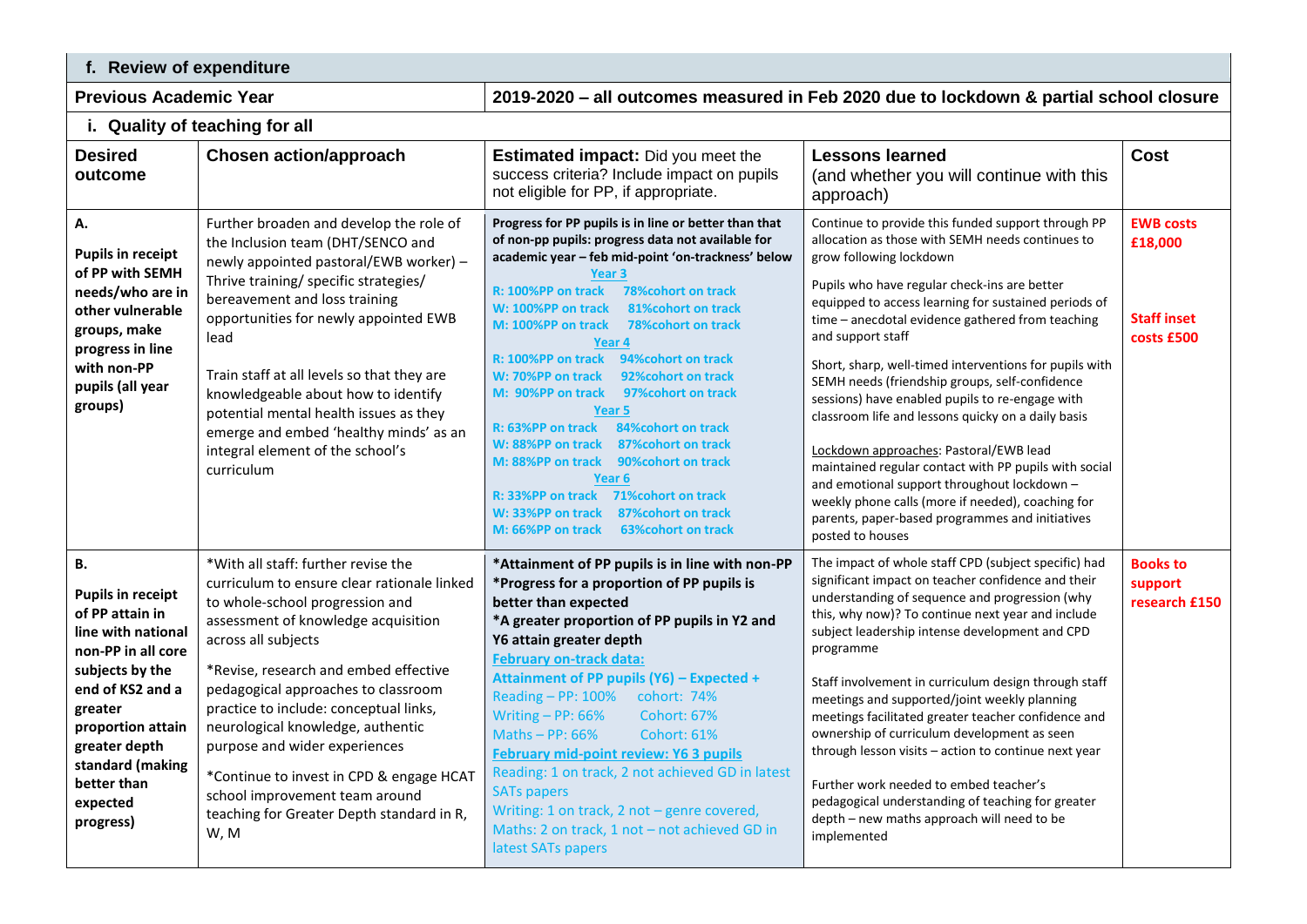| C.<br>PP pupil's<br>achievement<br>improves in<br>reading through<br>targeted support<br>at school and<br>home             | SEN and PP passports will prioritise<br>reading to acknowledge that this is the<br>gateway to accessing a complete and<br>rounded curriculum and success in later<br>life<br>Develop whole school opportunities and<br>systems to motivate, support and develop<br>reading and wider learning opportunities<br>at home<br>Support for families in these areas will<br>broaden through parent workshops,<br>exploiting the weekly stay and read<br>sessions, 1:1 check-ins (about reading)<br>with target families on a weekly basis,<br>Further develop the reading scheme<br>provision beyond that already in place to<br>ensure that it is accessible, varied and<br>appropriately targeted for pupils who may<br>not have provision at home | PP pupil's attainment improves<br>PP pupils make progress in line with non-pp in<br>reading<br><b>February mid-point review:</b><br>Some concerns in specific year groups (Y1 in<br>particular) - strategies include whole staff<br>meeting to gather solution focussed<br>initiatives, Y5 reading buddies 4 times per<br>week, everyday readers by school staff,<br>targeted reading with volunteers | Reading culture needs further development<br>and embedding moving into 2020-2021<br>academic year.<br>Provision for reading at home requires further<br>investment to ensure that all pupils have access<br>to high quality texts and this may involve<br>innovative initiatives like e-books which<br>younger pupils can access on electronic devices<br>(following survey of accessibility in those<br>families and potential provision of laptops for<br>PP pupils)<br>Use of volunteers to support young readers and<br>early reading development essential and can be<br>further developed next year - including CPD for<br>reading volunteers | <b>Reading</b><br>books £2000                    |
|----------------------------------------------------------------------------------------------------------------------------|------------------------------------------------------------------------------------------------------------------------------------------------------------------------------------------------------------------------------------------------------------------------------------------------------------------------------------------------------------------------------------------------------------------------------------------------------------------------------------------------------------------------------------------------------------------------------------------------------------------------------------------------------------------------------------------------------------------------------------------------|-------------------------------------------------------------------------------------------------------------------------------------------------------------------------------------------------------------------------------------------------------------------------------------------------------------------------------------------------------------------------------------------------------|-----------------------------------------------------------------------------------------------------------------------------------------------------------------------------------------------------------------------------------------------------------------------------------------------------------------------------------------------------------------------------------------------------------------------------------------------------------------------------------------------------------------------------------------------------------------------------------------------------------------------------------------------------|--------------------------------------------------|
| D.<br><b>Pupils in receipt</b><br>of PP in EYFS<br>make expected<br>or better<br>progress in line<br>with non-pp<br>pupils | As Above<br>In addition: Support for speech and<br>language in addition to that provided by<br><b>NHS</b>                                                                                                                                                                                                                                                                                                                                                                                                                                                                                                                                                                                                                                      | Progress for PP pupils is in line or better than<br>that of non-PP pupils<br><b>February mid-point review:</b><br>100% PP on track (2 did not attend our F1)                                                                                                                                                                                                                                          | Language in Colour teaching as part of quality<br>first approach to literacy in FS1 and 2 to<br>enhance and support early language<br>development<br>Language in Colour used as an intervention<br>strategy for pupils with language below age<br>related expectation/age and stage of<br>development                                                                                                                                                                                                                                                                                                                                               | <b>Bridge speech</b><br>and Language<br>$-£3000$ |
| ii. Targeted support                                                                                                       |                                                                                                                                                                                                                                                                                                                                                                                                                                                                                                                                                                                                                                                                                                                                                |                                                                                                                                                                                                                                                                                                                                                                                                       |                                                                                                                                                                                                                                                                                                                                                                                                                                                                                                                                                                                                                                                     |                                                  |
| <b>Desired</b><br>outcome                                                                                                  | <b>Chosen action/approach</b>                                                                                                                                                                                                                                                                                                                                                                                                                                                                                                                                                                                                                                                                                                                  | <b>Estimated impact:</b> Did you meet the<br>success criteria? Include impact on<br>pupils not eligible for PP, if appropriate.                                                                                                                                                                                                                                                                       | <b>Lessons learned</b><br>(and whether you will continue with this<br>approach)                                                                                                                                                                                                                                                                                                                                                                                                                                                                                                                                                                     | Cost                                             |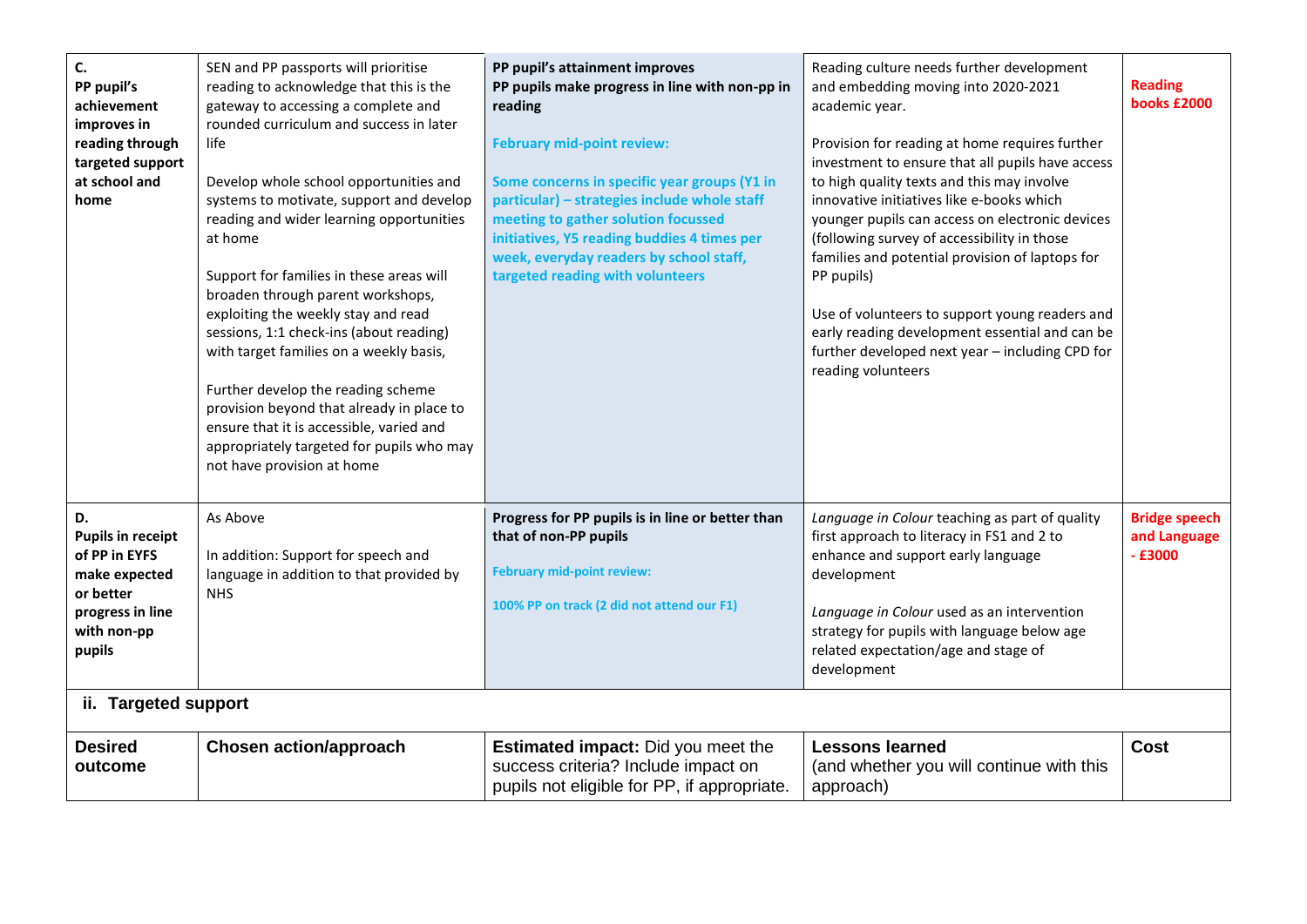| А.<br><b>Pupils in receipt</b><br>of PP with SEMH<br>needs/who are in<br>other vulnerable<br>groups, make<br>progress in line<br>with non-PP<br>pupils (all year<br>groups)<br>C.<br>PP pupil's<br>achievement<br>improves in<br>reading through<br>targeted support<br>at school and<br>home                                                             | Thrive Approach embedded $-1:1$ assessments<br>and implementation of specific<br>recommendations/strategies to support -to be<br>successfully handed over to newly appointed<br>pastoral/well-being lead<br>Role of new pastoral lead to include: social skills<br>groups, self-esteem/resilience programme, social<br>stories delivered by EWB worker/ ASAs; support<br>programmes and mindfulness approaches run<br>during lunch/break times<br>Embed PP (and SEN) passports to;<br>*raise the profile of provision for pupils,<br>particularly in reading<br>*ensure effective communication with all parties<br>*implement timely use of strategies to support<br>individuals/groups/classes<br>*regular and effective evaluation of impact | Progress for PP pupils is in line or better<br>than that of non-pp pupils: progress<br>data not available for academic year -<br>feb mid-point 'on-trackness' below<br>As A above<br>PP pupil's attainment improves<br>PP pupils make progress in line with<br>non-pp in reading<br>As C above               | Thrive subscription and renewal of training to<br>uphold status as lead Thrive practitioner for<br>DHT will be undertaken<br>Expansion of training for Pastoral lead will<br>commence in 2020-2021<br>Capacity of pastoral lead greatly expanded by<br>HCAT EWB network and support from HCAT<br>lead worker for families<br>SENCO will require further release time to<br>effectively implement and monitor the impact<br>of passports as working documents to support<br>PP pupils                                                                                                                                                            |  |
|-----------------------------------------------------------------------------------------------------------------------------------------------------------------------------------------------------------------------------------------------------------------------------------------------------------------------------------------------------------|-------------------------------------------------------------------------------------------------------------------------------------------------------------------------------------------------------------------------------------------------------------------------------------------------------------------------------------------------------------------------------------------------------------------------------------------------------------------------------------------------------------------------------------------------------------------------------------------------------------------------------------------------------------------------------------------------------------------------------------------------|--------------------------------------------------------------------------------------------------------------------------------------------------------------------------------------------------------------------------------------------------------------------------------------------------------------|-------------------------------------------------------------------------------------------------------------------------------------------------------------------------------------------------------------------------------------------------------------------------------------------------------------------------------------------------------------------------------------------------------------------------------------------------------------------------------------------------------------------------------------------------------------------------------------------------------------------------------------------------|--|
| <b>B.</b><br>Pupils in receipt of<br>PP attain in line with<br>national non-PP in<br>all core subjects by<br>the end of KS2 and a<br>greater proportion<br>attain greater depth<br>standard (making<br>better than expected<br>progress)<br>D.<br>Pupils in receipt of<br>PP in EYFS make<br>expected or better<br>progress in line with<br>non-pp pupils | *ASAs for EYFS, Y1 and KS2<br>*Further staff CPD around identification of<br>additional needs and barriers to attaining ARE<br>by professionals, SEN consultant, ed psych as<br>well as training in specific<br>approaches/strategies to address<br>gaps/barriers - to include Dyslexic<br>tendencies and Precision Teaching<br>*Invest in internal training for reading<br>volunteers                                                                                                                                                                                                                                                                                                                                                          | *Attainment of PP pupils is in line with<br>non-PP<br>*Progress for a proportion of PP pupils<br>is better than expected<br>*A greater proportion of PP pupils in Y2<br>and Y6 attain greater depth<br>As B above<br>Progress for PP pupils is in line or better<br>than that of non-PP pupils<br>As D above | Experienced ASAs to move with cohorts of<br>pupils for continuity next year and maintain the<br>expert knowledge of individual pupils and their<br>needs<br>SENCO will require further release time to<br>effectively implement and support colleagues<br>with a robust and detailed early identification<br>package to support teacher's provision for<br>individuals once an issue has been recognised<br>Use of volunteers to support young readers and<br>early reading development essential and can be<br>further developed next year - including CPD for<br>reading volunteers around phonics, decoding<br>and fluency for comprehension |  |